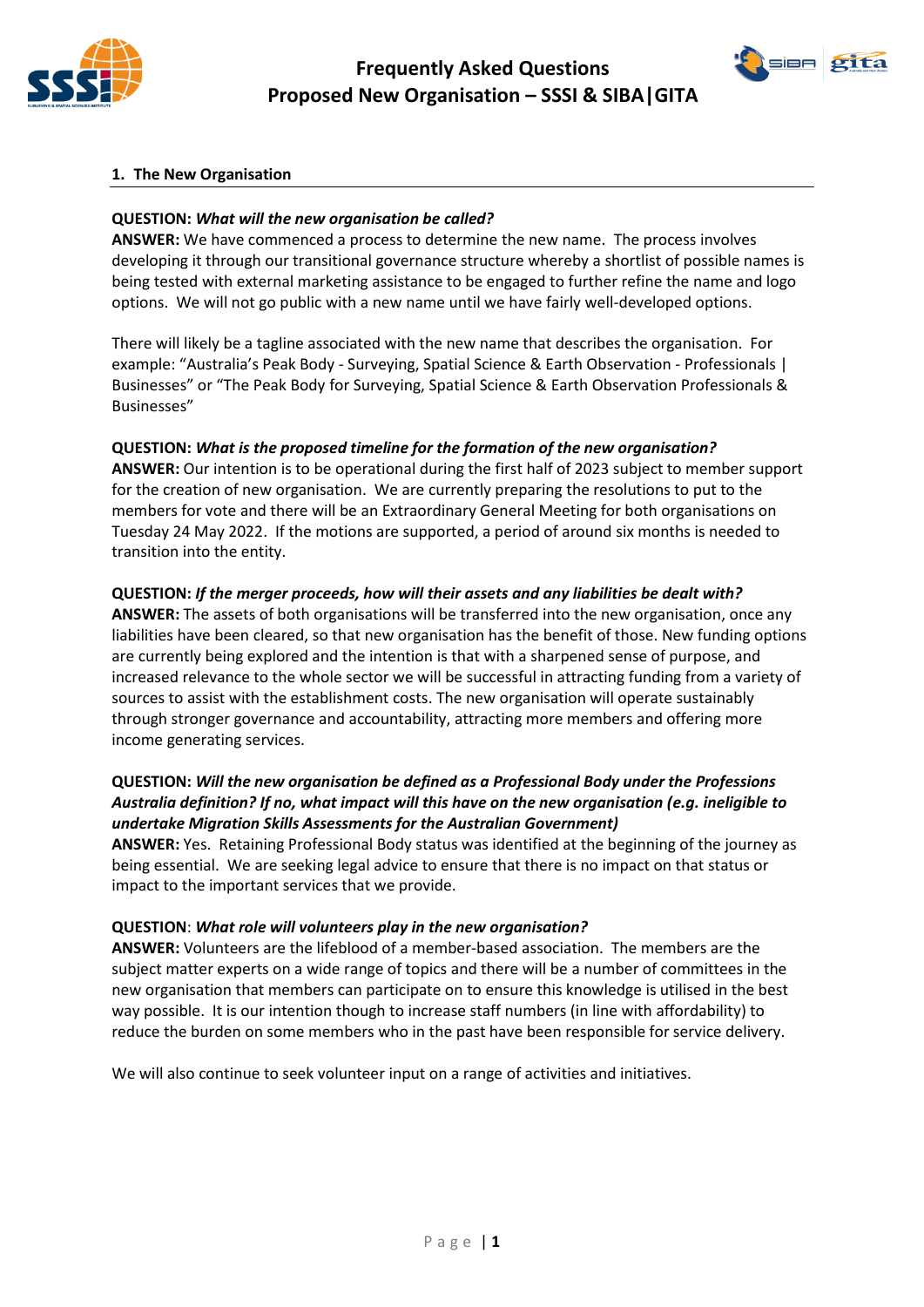



### **2. Purpose and Value**

### **QUESTION:** *What are the benefits of joining the merged organisation?*

**ANSWER:** The primary benefits of the new organisation are:

- An overall strengthened voice and influence with policy makers at federal and state level
- Retention of all the professional body strengths of SSSI, with similar fee structure proposed for professional members, along with a redesigned business member model that offers increased value, and more options
- Increased professionalism of services offered such as learning and development courses, certification and advocacy
- Increased relevance to current and new members
- As an overall strengthened organisation, together we shall be better placed to address big issues such as staff shortages
- The building of new strategic partnerships and shaping new ways to collaborate with other bodies and aligned industry sectors
- A commitment to continuous improvement of service delivery to members
- An opportunity to grow the membership considerably.

The Sector is placing increasing demands on its representative bodies. Coming together allows the creation of new funding streams and stronger financial viability.

What this means for members is:

- Greater career opportunities for professional members and growth opportunities for businesses.
- As the only national geospatial body representing both professionals and businesses, we expect that our opinion will be widely sought, as we will be providing considered and thoughtful inputs to the issues that matter. This will improve members' work environments through the creation of opportunities and streamlining of regulations. A more attractive fee structure. In the future we will be reviewing the membership fee structure to make it as attractive as possible, while meeting baseload income requirements
- Access to the highest standard of professional development courses, certification programs and more, with our intention to employ professional educators and specialists
- Opportunity to access programs of the highest relevance to our members
- In time, a reduction of the currently fragmented geospatial sector as we work to approaching other bodies to become associated entities of SSSI and SIBA|GITA.

## **QUESTION:** *What will be the core purpose of the merged organisation and what are the key initiatives the new entity will champion?*

**ANSWER We exist to build a vital, diverse and thriving geospatial community.** 

This is our proposed statement of purpose. It is important to note that in this context, geospatial is an all-encompassing term covering all forms of surveying, GIS and spatial science, earth observation and remote sensing.

We shall do this by:

- **Workforce development**  attract new talent to our sector and cultivate a qualified workforce that can meet sector demand to enable growth
- **Policy & Advocacy –** provide a unified voice to government, spatial users, and business customers to identify and drive awareness of the value of the sector to support greater and more affective take-up of geospatial technology and effective use of geospatial data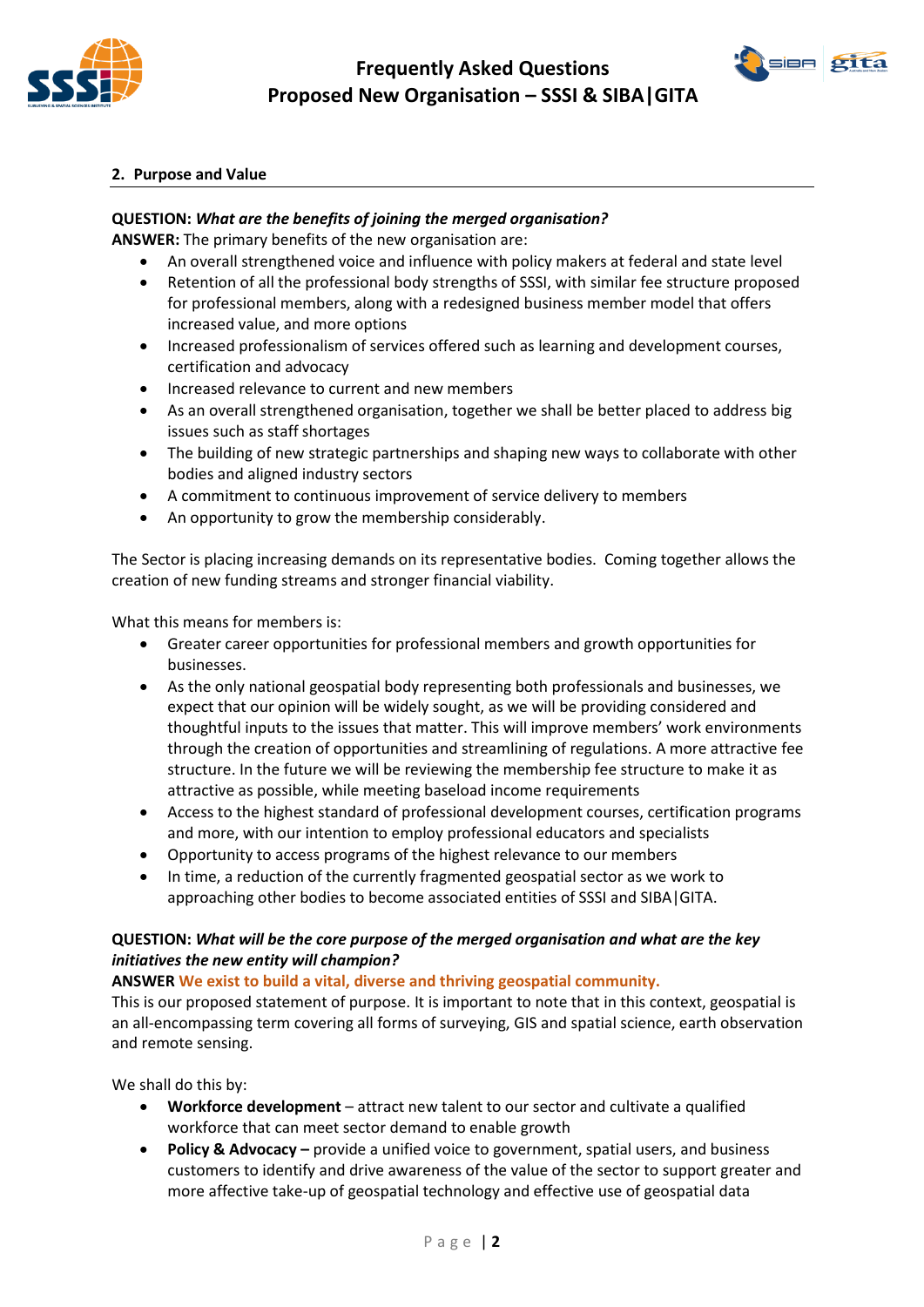# **Frequently Asked Questions Proposed New Organisation – SSSI & SIBA|GITA**





- **Identify new growth opportunities**  what are the emerging and rapid growth industry sectors requiring geospatial expertise to support further growth?
- **Professional Development and Certification –** build industry capability through certification, micro-credentialling, data standards, procurement etc
- **Engagement**  articulate the vital role geospatial plays in shaping the way we work, live and play to the broader community.
- **Profile**  elevate the profile of the geospatial sector and those who work in it, celebrate member achievements and be the peak body professionals and businesses want to join and be part of.
- **Celebrate the excellence** that exists within the sector through awards, events and strategic communications profile

## **QUESTION:** *What are the advantages of joining a cross discipline industry body, rather than joining a discipline specific body?*

**ANSWER:** The world is changing rapidly, and the pace of change is likely to accelerate. The impact of technology is already blurring the line around many roles and disciplines and while this can be threatening for some, the opportunities to expand career options are as available as they are exciting. The concept of a single discipline for life will become more and more of a rarity. Even within geospatial, surveyors are broadening their roles by moving into various forms of remote sensing (drones, robotic instruments, sensor monitoring, management of large data sets, digital twin production etc) and interaction with other disciplines is becoming a daily reality.

All workforces, not just those in geospatial are faced with continuous education and professional development to remain competitive. Being part of this new organisation will open new opportunities for our members.

## **QUESTION:** *What are the benefits of joining a national organisation rather than a state-based organisation?*

**ANSWER:** The industry is moving towards national competency frameworks for each discipline. Over time the local jurisdictional requirements will diminish. Afterall remote sensing and GIS is the same the world over, hydrographic surveyors have international mutual recognition and engineering surveyors carry out the same work to the same standards everywhere they work.

In the case of land surveyors (cadastral surveyors), given that in each jurisdiction they are providing a service that operates under identical principles regardless of jurisdiction, working under a titling system that is common to all jurisdictions, it is logical to assume that at some point in the future we could be operating under a common national framework.

## **QUESTION:** *How can one organisation effectively provide equal value to individual members and business members?*

**ANSWER: Success of business is the success of employees.**

The value to individual members and business members is closely intertwined. More opportunities for professional development means improved career and employment opportunities for individual members. For employers, they shall have better options with which to fill vacancies by having a better trained workforce. The same applies to growth of the overall sector – growth is good for business but also leads to improved career opportunities. If we are successful in accelerating the growth of the sector, then there are more career and employment opportunities for professionals and a better trained and more available workforce for employers allowing businesses to grow.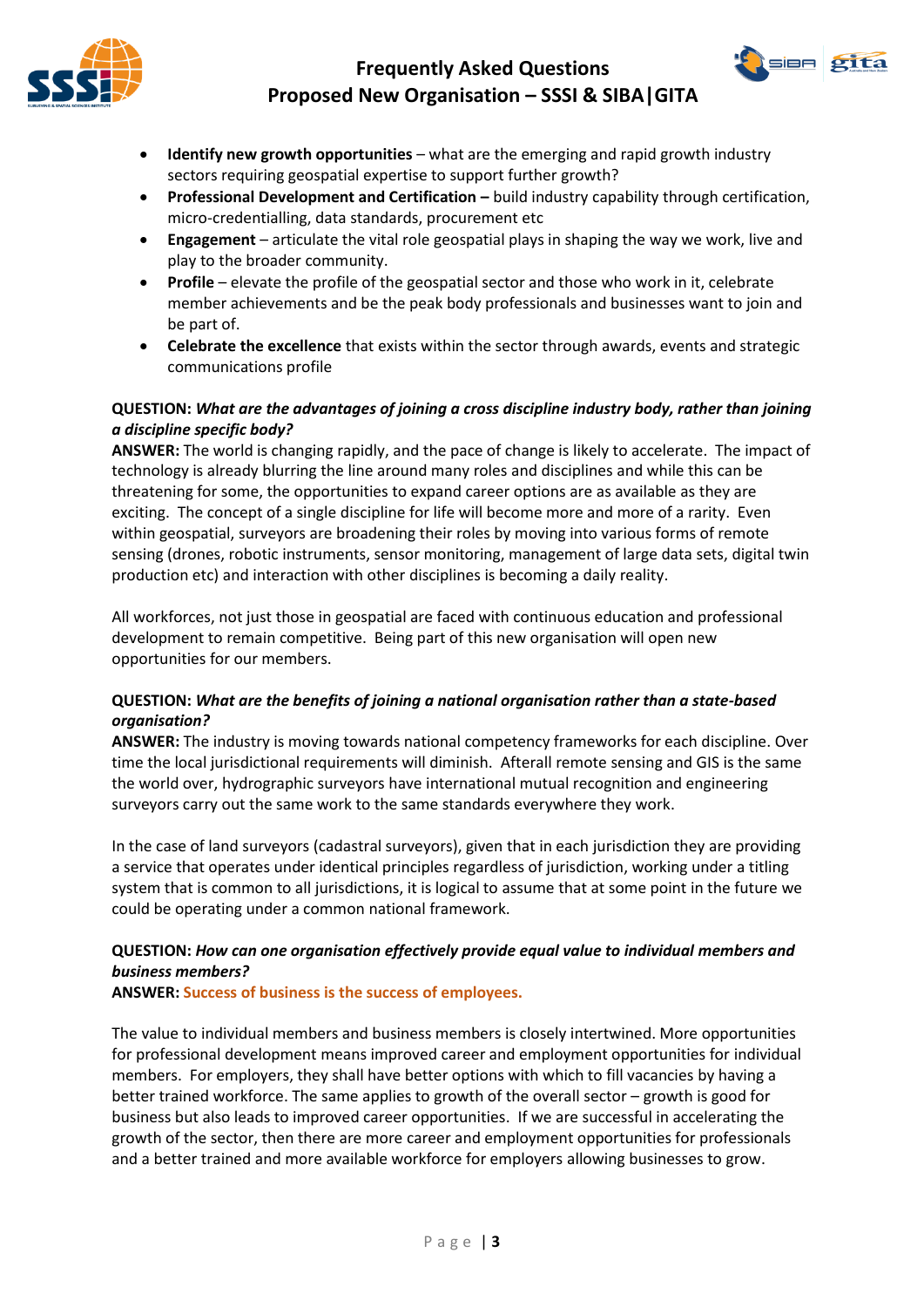



## **3. General**

## **QUESTION:** *What is the structure of the proposed new Board?*

**ANSWER:** The Board of the new organisation will be a skills-based Board. That is, there will be an overall skills matrix that defines what complete set of skills is needed for the Board to provide effective leadership, governance and strategic direction. The intention is that there will be between 7-9 directors, and where possible directors will come from the membership, with a provision to appoint external directors where specific skills needed cannot be filled from the membership. Diversity will be one of several important criteria, as a diverse Board is more likely to be innovative in its decisions.

## **QUESTION:** *Will SSSI and SIBA|GITA memberships occur in FY2022/2023?*

**ANSWER:** Membership renewals will proceed as normal the 2022/2023 FY. Existing members will automatically become founding members of the new organisation. We are currently receiving external legal advice on making the membership transition as seamless and effortless as possible for both individual and business members.

Once the new organisation is up and running it is intended to offer more membership categories, but these will be designed to attract broader membership, with the primary categories of individual and business members continuing.

#### **QUESTION:** *How will Young Professionals (YPs) be represented in the new organisation?*

**ANSWER:** Young Professionals will feature strongly in the new organisation and will continue to be well supported. In discussion with the YP National Committee to date one of the first things on the agenda will be to determine a more contemporary name for the group so that we capture not just young professionals but early career professionals as well (those that have changed professions with some doing so later in life).

The management team will engage closely with the National YP Committee and others to develop more events that can attract new young/early career members, along with expanding the mentoring program into other forms of professional and/or leadership development.

## **QUESTION:** *How does this merger affect SSSI's relationship with FIG and other international bodies?*

**ANSWER:** As the new organisation will retain its Professional Body status, our relationship with FIG will continue unchanged, other than updating their records with our new name and any new contacts at our end. In our recent discussions with FIG about our proposed formation of the new organisation, they have been following our progress with great interest, because FIG also recognises it needs to undertake reform to maintain its relevance as peak global body for the industry. Our current relationship with FIG is excellent, having won the right to host the FIG2025 Working Week in Brisbane, sharing our intellectual property and providing support to the FIG Young Surveyors in Africa to get their own mentoring program up and running and also supporting the nomination for an Australian based President of FIG.

SSSI and SIBA|GITA already have a number of relationships with other international bodies. The new organisation will seek to continue these relationships but intends to strengthen those where it aligns with our strategies of creating growth opportunities, volunteering opportunities or further professional development for our individual members, and importantly the creation of new opportunities for our business members.